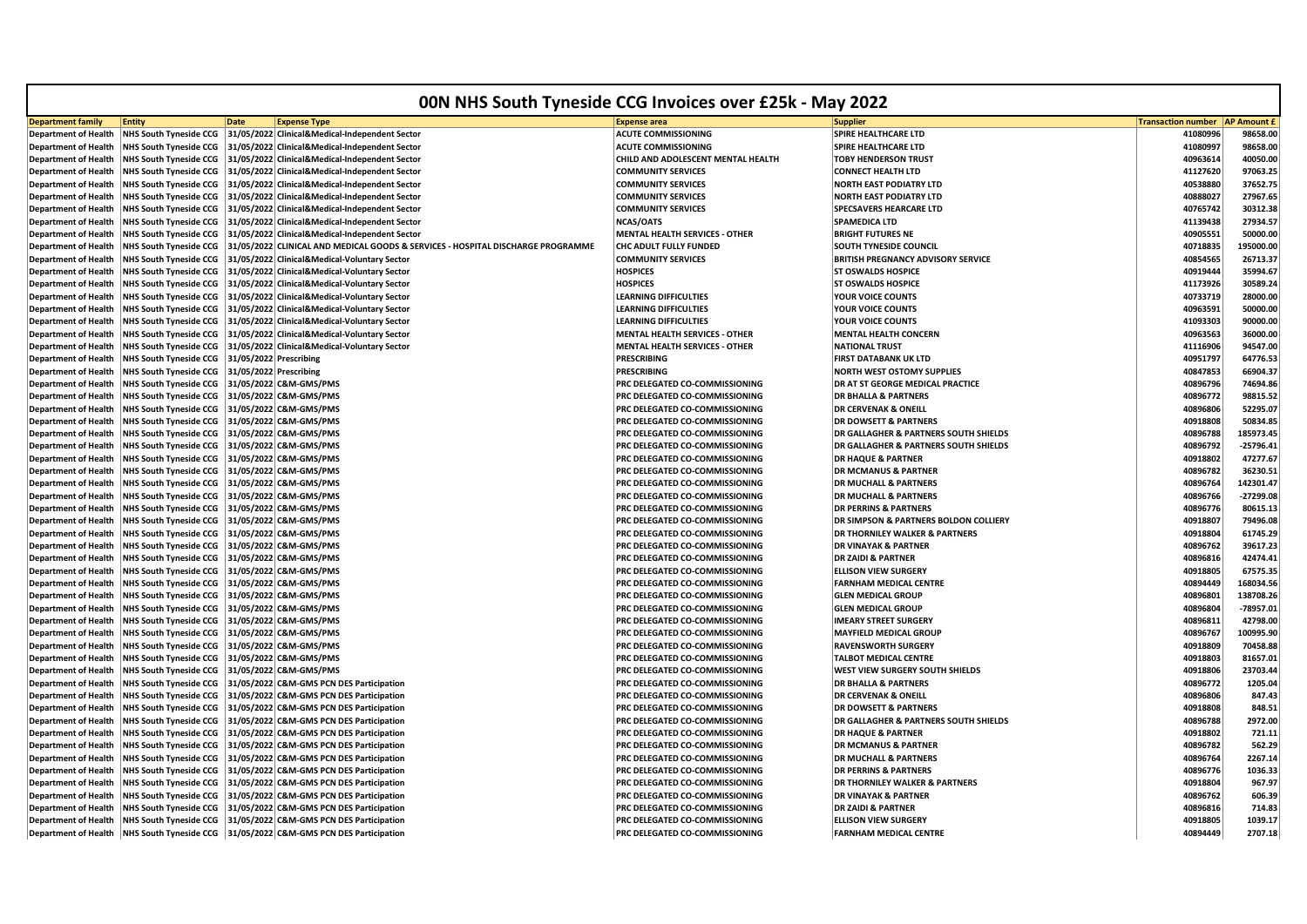| <b>00N NHS South Tyneside CCG Invoices over £25k - May 2022</b> |                                                                |                                                                                                                |                                                             |                                                                                                                      |                           |                          |
|-----------------------------------------------------------------|----------------------------------------------------------------|----------------------------------------------------------------------------------------------------------------|-------------------------------------------------------------|----------------------------------------------------------------------------------------------------------------------|---------------------------|--------------------------|
| <b>Department family</b>                                        | <b>Entity</b>                                                  | <b>Date</b><br><b>Expense Type</b>                                                                             | <b>Expense area</b>                                         | <b>Supplier</b>                                                                                                      | <b>Transaction number</b> | <b>AP Amount £</b>       |
| <b>Department of Health</b>                                     | <b>NHS South Tyneside CCG</b>                                  | 31/05/2022 C&M-GMS PCN DES Participation                                                                       | PRC DELEGATED CO-COMMISSIONING                              | <b>GLEN MEDICAL GROUP</b>                                                                                            | 40896801                  | 1699.88                  |
| <b>Department of Health</b>                                     | <b>NHS South Tyneside CCG</b>                                  | 31/05/2022 C&M-GMS PCN DES Participation                                                                       | PRC DELEGATED CO-COMMISSIONING                              | <b>IMEARY STREET SURGERY</b>                                                                                         | 40896811                  | 640.80                   |
| <b>Department of Health</b>                                     | <b>NHS South Tyneside CCG</b>                                  | 31/05/2022 C&M-GMS PCN DES Participation                                                                       | PRC DELEGATED CO-COMMISSIONING                              | <b>MAYFIELD MEDICAL GROUP</b>                                                                                        | 40896767                  | 1519.36                  |
| <b>Department of Health</b>                                     | <b>NHS South Tyneside CCG</b>                                  | 31/05/2022 C&M-GMS PCN DES Participation                                                                       | PRC DELEGATED CO-COMMISSIONING                              | <b>RAVENSWORTH SURGERY</b>                                                                                           | 40918809                  | 996.17                   |
| <b>Department of Health</b>                                     | <b>NHS South Tyneside CCG</b>                                  | 31/05/2022 C&M-GMS PCN DES Participation                                                                       | PRC DELEGATED CO-COMMISSIONING                              | <b>TALBOT MEDICAL CENTRE</b>                                                                                         | 40918803                  | 1299.03                  |
| <b>Department of Health</b>                                     | <b>NHS South Tyneside CCG</b>                                  | 31/05/2022 C&M-GMS WEIGHT MANAGEMENT SERVICE                                                                   | PRC DELEGATED CO-COMMISSIONING                              | <b>DR BHALLA &amp; PARTNERS</b>                                                                                      | 40896772                  | 46.00                    |
| <b>Department of Health</b>                                     | <b>NHS South Tyneside CCG</b>                                  | 31/05/2022 C&M-GMS WEIGHT MANAGEMENT SERVICE                                                                   | PRC DELEGATED CO-COMMISSIONING                              | <b>DR MCMANUS &amp; PARTNER</b>                                                                                      | 40896782                  | 11.50                    |
| <b>Department of Health</b>                                     | <b>NHS South Tyneside CCG</b>                                  | 31/05/2022 C&M-GMS WEIGHT MANAGEMENT SERVICE                                                                   | PRC DELEGATED CO-COMMISSIONING                              | <b>DR MUCHALL &amp; PARTNERS</b>                                                                                     | 40896764                  | 11.50                    |
| <b>Department of Health</b>                                     | <b>NHS South Tyneside CCG</b>                                  | 31/05/2022 C&M-GMS WEIGHT MANAGEMENT SERVICE                                                                   | PRC DELEGATED CO-COMMISSIONING                              | <b>DR ZAIDI &amp; PARTNER</b>                                                                                        | 40896816                  | 11.50                    |
| <b>Department of Health</b>                                     | <b>NHS South Tyneside CCG</b>                                  | 31/05/2022 C&M-GMS WEIGHT MANAGEMENT SERVICE                                                                   | PRC DELEGATED CO-COMMISSIONING                              | <b>ELLISON VIEW SURGERY</b>                                                                                          | 40918805                  | 23.00                    |
| <b>Department of Health</b>                                     | <b>NHS South Tyneside CCG</b>                                  | 31/05/2022 C&M-GMS WEIGHT MANAGEMENT SERVICE                                                                   | PRC DELEGATED CO-COMMISSIONING                              | <b>FARNHAM MEDICAL CENTRE</b>                                                                                        | 40894449                  | 506.00                   |
| <b>Department of Health</b>                                     | <b>NHS South Tyneside CCG</b>                                  | 31/05/2022 C&M-GMS WEIGHT MANAGEMENT SERVICE                                                                   | PRC DELEGATED CO-COMMISSIONING                              | <b>IMEARY STREET SURGERY</b>                                                                                         | 40896811                  | 69.00                    |
| <b>Department of Health</b>                                     | <b>NHS South Tyneside CCG</b>                                  | 31/05/2022 C&M-GMS WEIGHT MANAGEMENT SERVICE                                                                   | PRC DELEGATED CO-COMMISSIONING                              | <b>MAYFIELD MEDICAL GROUF</b>                                                                                        | 40896767                  | 11.50                    |
| <b>Department of Health</b>                                     | <b>NHS South Tyneside CCG</b>                                  | 31/05/2022 C&M-GMS WEIGHT MANAGEMENT SERVICE                                                                   | PRC DELEGATED CO-COMMISSIONING                              | <b>RAVENSWORTH SURGERY</b>                                                                                           | 40918809                  | 23.00                    |
| <b>Department of Health</b>                                     | <b>NHS South Tyneside CCG</b>                                  | 31/05/2022 C&M-GMS WEIGHT MANAGEMENT SERVICE                                                                   | PRC DELEGATED CO-COMMISSIONING                              | <b>TALBOT MEDICAL CENTRE</b>                                                                                         | 40918803                  | 57.50                    |
| <b>Department of Health</b>                                     | <b>NHS South Tyneside CCG</b>                                  | 31/05/2022 Hcare Srv Rec Fdtn Trust-Contract Baseline                                                          | <b>ACUTE COMMISSIONING</b>                                  | COUNTY DURHAM & DARLINGTON NHS FOUNDATION TRUST                                                                      | 40896367                  | 113011.58                |
| <b>Department of Health</b>                                     | <b>NHS South Tyneside CCG</b>                                  | 31/05/2022 Hcare Srv Rec Fdtn Trust-Contract Baseline                                                          | <b>ACUTE COMMISSIONING</b>                                  | GATESHEAD HEALTH NHS FOUNDATION TRUST                                                                                | 40896373                  | 892839.18                |
| <b>Department of Health</b>                                     | <b>NHS South Tyneside CCG</b>                                  | 31/05/2022 Hcare Srv Rec Fdtn Trust-Contract Baseline                                                          | <b>ACUTE COMMISSIONING</b>                                  | NEWCASTLE UPON TYNE HOSPITALS NHS FOUNDATION TRUST                                                                   | 40896386                  | 1315639.83<br>47041.08   |
| <b>Department of Health</b>                                     | <b>NHS South Tyneside CCG</b>                                  | 31/05/2022 Hcare Srv Rec Fdtn Trust-Contract Baseline                                                          | <b>ACUTE COMMISSIONING</b>                                  | NORTHUMBRIA HEALTHCARE NHS FOUNDATION TRUST                                                                          | 40896380                  |                          |
| <b>Department of Health</b>                                     | <b>NHS South Tyneside CCG</b>                                  | 31/05/2022 Hcare Srv Rec Fdtn Trust-Contract Baseline                                                          | <b>ACUTE COMMISSIONING</b>                                  | SOUTH TYNESIDE & SUNDERLAND NHS FOUNDATION TRUST                                                                     | 40896389                  | 0508105.92<br>433808.42  |
| <b>Department of Health</b>                                     | <b>NHS South Tyneside CCG</b>                                  | 31/05/2022 Hcare Srv Rec Fdtn Trust-Contract Baseline                                                          | <b>AMBULANCE SERVICES</b>                                   | NORTH EAST AMBULANCE SERVICE NHS FOUNDATION TRUST                                                                    | 40896375                  |                          |
| <b>Department of Health</b>                                     | <b>NHS South Tyneside CCG</b>                                  | 31/05/2022 Hcare Srv Rec Fdtn Trust-Contract Baseline                                                          | <b>COMMUNITY SERVICES</b><br><b>MENTAL HEALTH CONTRACTS</b> | SOUTH TYNESIDE & SUNDERLAND NHS FOUNDATION TRUST<br><b>CUMBRIA NORTHUMBERLAND TYNE AND WEAR NHS FOUNDATION TRUST</b> | 40896391                  | 1451369.00<br>2299489.67 |
| <b>Department of Health</b>                                     | <b>NHS South Tyneside CCG</b>                                  | 31/05/2022 Hcare Srv Rec Fdtn Trust-Contract Baseline<br>31/05/2022 Hcare Srv Rec Fdtn Trust-Contract Baseline | <b>MENTAL HEALTH CONTRACTS</b>                              | SOUTH TYNESIDE & SUNDERLAND NHS FOUNDATION TRUST                                                                     | 40896369                  |                          |
| <b>Department of Health</b><br><b>Department of Health</b>      | <b>NHS South Tyneside CCG</b><br><b>NHS South Tyneside CCG</b> | 31/05/2022 Hcare Srv Rec Fdtn Trust-Contract Baseline                                                          | <b>PATIENT TRANSPORT</b>                                    | NORTH EAST AMBULANCE SERVICE NHS FOUNDATION TRUST                                                                    | 40896399<br>40896379      | 483866.00<br>289754.50   |
| <b>Department of Health</b>                                     | <b>NHS South Tyneside CCG</b>                                  | 31/05/2022 Hcare Srv Rec Fdtn Trust-Contract Baseline                                                          | <b>OUT OF HOURS</b>                                         | NORTH EAST AMBULANCE SERVICE NHS FOUNDATION TRUST                                                                    | 40896377                  | 45244.33                 |
| <b>Department of Health</b>                                     | <b>NHS South Tyneside CCG</b>                                  | 31/05/2022 Hcare Srv Rec Fdtn Trust-Non Contract                                                               | <b>COMMUNITY SERVICES</b>                                   | SOUTH TYNESIDE & SUNDERLAND NHS FOUNDATION TRUST                                                                     | 40896393                  | 59719.00                 |
| <b>Department of Health</b>                                     | <b>NHS South Tyneside CCG</b>                                  | 31/05/2022 C&M- PCN DES CARE COORDINATOR                                                                       | PRC DELEGATED CO-COMMISSIONING                              | DR GALLAGHER & PARTNERS SOUTH SHIELDS                                                                                | 40896788                  | 15624.88                 |
| <b>Department of Health</b>                                     | <b>NHS South Tyneside CCG</b>                                  | 31/05/2022 C&M- PCN DES CARE COORDINATOR                                                                       | PRC DELEGATED CO-COMMISSIONING                              | <b>DR PERRINS &amp; PARTNERS</b>                                                                                     | 40896776                  | 18015.50                 |
| <b>Department of Health</b>                                     | <b>NHS South Tyneside CCG</b>                                  | 31/05/2022 C&M- PCN DES CARE COORDINATOR                                                                       | PRC DELEGATED CO-COMMISSIONING                              | <b>ELLISON VIEW SURGERY</b>                                                                                          | 40918805                  | 12352.49                 |
| <b>Department of Health</b>                                     | <b>NHS South Tyneside CCG</b>                                  | 31/05/2022 C&M-GMS PCN DES Clin Pharmacist                                                                     | PRC DELEGATED CO-COMMISSIONING                              | DR GALLAGHER & PARTNERS SOUTH SHIELDS                                                                                | 40896788                  | 11922.00                 |
| <b>Department of Health</b>                                     | <b>NHS South Tyneside CCG</b>                                  | 31/05/2022 C&M-GMS PCN DES Clin Pharmacist                                                                     | PRC DELEGATED CO-COMMISSIONING                              | <b>DR PERRINS &amp; PARTNERS</b>                                                                                     | 40896776                  | 16272.30                 |
| <b>Department of Health</b>                                     | <b>NHS South Tyneside CCG</b>                                  | 31/05/2022 C&M-GMS PCN DES Clin Pharmacist                                                                     | PRC DELEGATED CO-COMMISSIONING                              | <b>ELLISON VIEW SURGERY</b>                                                                                          | 40918805                  | 12425.00                 |
| <b>Department of Health</b>                                     | <b>NHS South Tyneside CCG</b>                                  | 31/05/2022 C&M-GMS PCN DES Clinical Director                                                                   | PRC DELEGATED CO-COMMISSIONING                              | DR GALLAGHER & PARTNERS SOUTH SHIELDS                                                                                | 40896788                  | 3498.23                  |
| <b>Department of Health</b>                                     | <b>NHS South Tyneside CCG</b>                                  | 31/05/2022 C&M-GMS PCN DES Clinical Director                                                                   | PRC DELEGATED CO-COMMISSIONING                              | <b>DR PERRINS &amp; PARTNERS</b>                                                                                     | 40896776                  | 3277.29                  |
| <b>Department of Health</b>                                     | <b>NHS South Tyneside CCG</b>                                  | 31/05/2022 C&M-GMS PCN DES Clinical Director                                                                   | PRC DELEGATED CO-COMMISSIONING                              | <b>ELLISON VIEW SURGERY</b>                                                                                          | 40918805                  | 2906.16                  |
| <b>Department of Health</b>                                     | <b>NHS South Tyneside CCG</b>                                  | 31/05/2022 C&M-GMS PCN DES PCN support                                                                         | PRC DELEGATED CO-COMMISSIONING                              | DR GALLAGHER & PARTNERS SOUTH SHIELDS                                                                                | 40896788                  | 7168.50                  |
| <b>Department of Health</b>                                     | <b>NHS South Tyneside CCG</b>                                  | 31/05/2022 C&M-GMS PCN DES PCN support                                                                         | PRC DELEGATED CO-COMMISSIONING                              | <b>DR PERRINS &amp; PARTNERS</b>                                                                                     | 40896776                  | 6715.75                  |
| <b>Department of Health</b>                                     | <b>NHS South Tyneside CCG</b>                                  | 31/05/2022 C&M-GMS PCN DES PCN support                                                                         | PRC DELEGATED CO-COMMISSIONING                              | <b>ELLISON VIEW SURGERY</b>                                                                                          | 40918805                  | 5955.25                  |
| <b>Department of Health</b>                                     | <b>NHS South Tyneside CCG</b>                                  | 31/05/2022 C&M-GMS PCN DES Physiotherapist                                                                     | PRC DELEGATED CO-COMMISSIONING                              | DR GALLAGHER & PARTNERS SOUTH SHIELDS                                                                                | 40896788                  | 14623.64                 |
| <b>Department of Health</b>                                     | <b>NHS South Tyneside CCG</b>                                  | 31/05/2022 C&M-GMS PCN DES Physiotherapist                                                                     | PRC DELEGATED CO-COMMISSIONING                              | <b>DR PERRINS &amp; PARTNERS</b>                                                                                     | 40896776                  | 6887.58                  |
| <b>Department of Health</b>                                     | <b>NHS South Tyneside CCG</b>                                  | 31/05/2022 C&M-GMS PCN DES Physiotherapist                                                                     | PRC DELEGATED CO-COMMISSIONING                              | <b>ELLISON VIEW SURGERY</b>                                                                                          | 40918805                  | 11606.84                 |
| <b>Department of Health</b>                                     | <b>NHS South Tyneside CCG</b>                                  | 31/05/2022 C&M-GMS PCN DES Soc Prescribing                                                                     | PRC DELEGATED CO-COMMISSIONING                              | DR GALLAGHER & PARTNERS SOUTH SHIELDS                                                                                | 40896788                  | 22238.21                 |
| <b>Department of Health</b>                                     | <b>NHS South Tyneside CCG</b>                                  | 31/05/2022 C&M-GMS PCN DES Soc Prescribing                                                                     | PRC DELEGATED CO-COMMISSIONING                              | <b>DR PERRINS &amp; PARTNERS</b>                                                                                     | 40896776                  | 17080.78                 |
| <b>Department of Health</b>                                     | <b>NHS South Tyneside CCG</b>                                  | 31/05/2022 C&M-GMS PCN DES Soc Prescribing                                                                     | PRC DELEGATED CO-COMMISSIONING                              | <b>ELLISON VIEW SURGERY</b>                                                                                          | 40918805                  | 21459.86                 |
| <b>Department of Health</b>                                     | <b>NHS South Tyneside CCG</b>                                  | 31/05/2022 C&M-PCN DES CYP Mental Health Practitioner                                                          | PRC DELEGATED CO-COMMISSIONING                              | DR GALLAGHER & PARTNERS SOUTH SHIELDS                                                                                | 40896788                  | 8104.72                  |
| <b>Department of Health</b>                                     | <b>NHS South Tyneside CCG</b>                                  | 31/05/2022 C&M-PCN DES CYP Mental Health Practitioner                                                          | PRC DELEGATED CO-COMMISSIONING                              | <b>DR PERRINS &amp; PARTNERS</b>                                                                                     | 40896776                  | 8104.80                  |
| <b>Department of Health</b>                                     | <b>NHS South Tyneside CCG</b>                                  | 31/05/2022 C&M-PCN DES CYP Mental Health Practitioner                                                          | PRC DELEGATED CO-COMMISSIONING                              | <b>ELLISON VIEW SURGERY</b>                                                                                          | 40918805                  | 8661.86                  |
| <b>Department of Health</b>                                     | <b>NHS South Tyneside CCG</b>                                  | 31/05/2022 C&M-PCN DES DIETICIANS                                                                              | PRC DELEGATED CO-COMMISSIONING                              | DR GALLAGHER & PARTNERS SOUTH SHIELDS                                                                                | 40896788                  | 2785.39                  |
| <b>Department of Health</b>                                     | <b>NHS South Tyneside CCG</b>                                  | 31/05/2022 C&M-PCN DES DIETICIANS                                                                              | PRC DELEGATED CO-COMMISSIONING                              | <b>DR PERRINS &amp; PARTNERS</b>                                                                                     | 40896776                  | 2785.39                  |
| <b>Department of Health</b>                                     | <b>NHS South Tyneside CCG</b>                                  | 31/05/2022 C&M-PCN DES DIETICIANS                                                                              | PRC DELEGATED CO-COMMISSIONING                              | <b>ELLISON VIEW SURGERY</b>                                                                                          | 40918805                  | 2785.39                  |
| <b>Department of Health</b>                                     | <b>NHS South Tyneside CCG</b>                                  | 31/05/2022 C&M-PCN DES HEALTH AND WELLBEING COACH                                                              | PRC DELEGATED CO-COMMISSIONING                              | DR GALLAGHER & PARTNERS SOUTH SHIELDS                                                                                | 40896788                  | 6870.09                  |
| <b>Department of Health</b>                                     | <b>NHS South Tyneside CCG</b>                                  | 31/05/2022 C&M-PCN DES HEALTH AND WELLBEING COACH                                                              | PRC DELEGATED CO-COMMISSIONING                              | <b>DR PERRINS &amp; PARTNERS</b>                                                                                     | 40896776                  | 5419.38                  |
| <b>Department of Health</b>                                     | <b>NHS South Tyneside CCG</b>                                  | 31/05/2022 C&M-PCN DES HEALTH AND WELLBEING COACH                                                              | PRC DELEGATED CO-COMMISSIONING                              | <b>ELLISON VIEW SURGERY</b>                                                                                          | 40918805                  | 337.20                   |
| <b>Department of Health</b>                                     | <b>NHS South Tyneside CCG</b>                                  | 31/05/2022 C&M-PCN DES PHARMACY TECHNICIANS                                                                    | PRC DELEGATED CO-COMMISSIONING                              | <b>DR GALLAGHER &amp; PARTNERS SOUTH SHIELDS</b>                                                                     | 40896788                  | 2613.00                  |
| <b>Department of Health</b>                                     | <b>NHS South Tyneside CCG</b>                                  | 31/05/2022 C&M-PCN DES PHARMACY TECHNICIANS                                                                    | PRC DELEGATED CO-COMMISSIONING                              | <b>DR PERRINS &amp; PARTNERS</b>                                                                                     | 40896776                  | 5276.00                  |
|                                                                 |                                                                | Department of Health NHS South Tyneside CCG 31/05/2022 C&M-PCN DES PHARMACY TECHNICIANS                        | <b>PRC DELEGATED CO-COMMISSIONING</b>                       | <b>ELLISON VIEW SURGERY</b>                                                                                          | 40918805                  | 2613.00                  |
|                                                                 |                                                                |                                                                                                                |                                                             |                                                                                                                      |                           |                          |